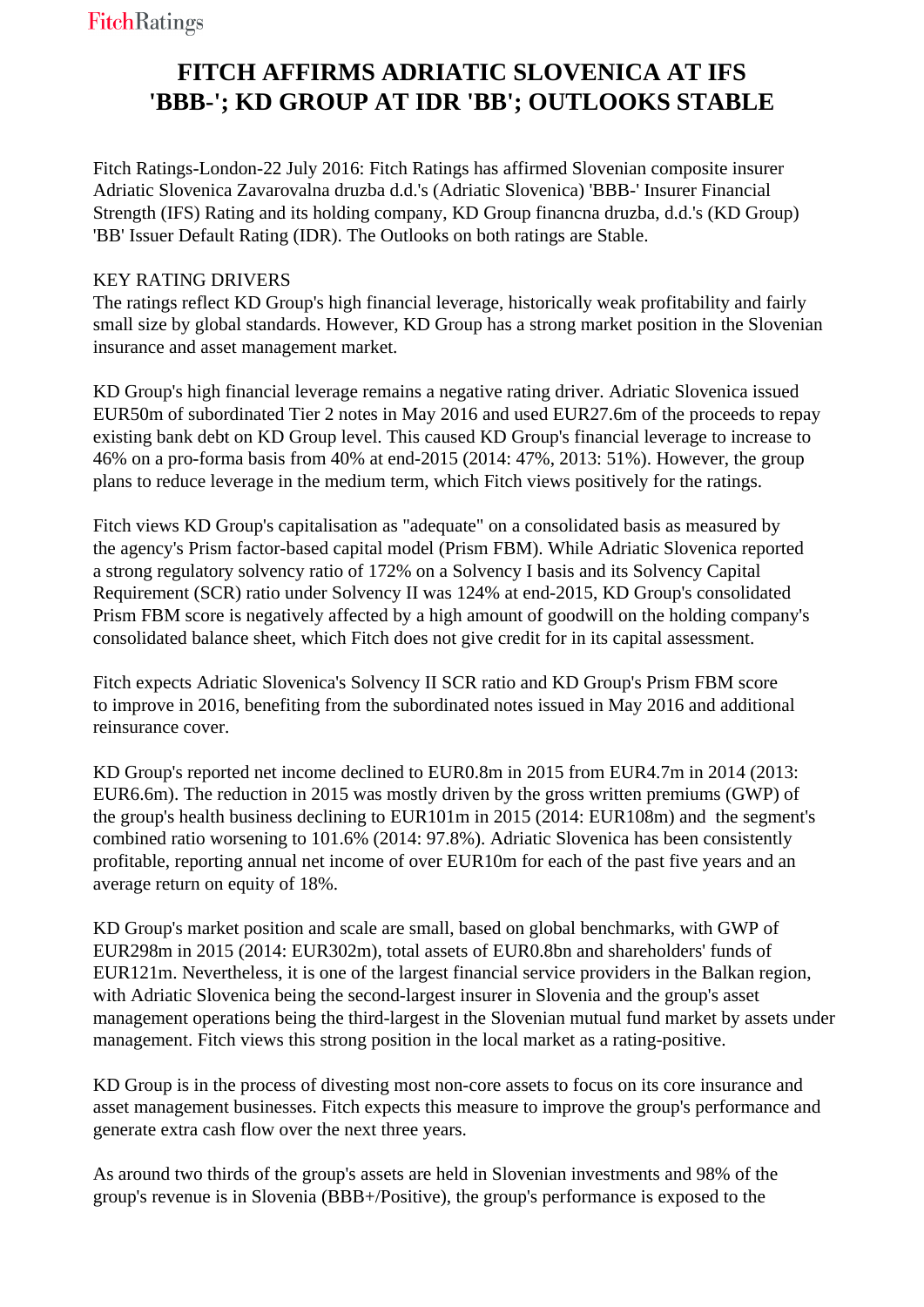local economy. This exposure includes the risk of losses on its EUR324m of non-unit linked investments, as of end-2015, and the risk of lapses on its EUR260m of unit-linked liabilities. For example, write-downs on Slovenian banks led to investment losses of EUR16m in 2013, EUR2m in 2014 and EUR2m in 2015 for Adriatic Slovenica.

## RATING SENSITIVITIES

 KD Group's leverage improving to below 40%, in combination with stabilised profitability, could lead to an upgrade.

 The ratings could be downgraded if the group's consolidated capital position weakens to a Prism FBM score of below "adequate" for a sustained period. Financial leverage in excess of 50% could also lead to a downgrade.

 Contact: Primary Analyst Ralf Ehrhardt Associate Director +44 20 3530 1551 Fitch Ratings Limited 30 North Colonnade London E14 5GN

 Secondary Analyst Dr Christoph Schmitt **Director** +49 69 768 076 121

 Committee Chairperson Chris Waterman Managing Director +44 20 3530 1168

 Media Relations: Athos Larkou, London, Tel: +44 203 530 1549, Email: athos.larkou@fitchratings.com.

Additional information is available on www.fitchratings.com

 Applicable Criteria Insurance Rating Methodology (pub. 17 May 2016) https://www.fitchratings.com/creditdesk/reports/report\_frame.cfm?rpt\_id=881564

ALL FITCH CREDIT RATINGS ARE SUBJECT TO CERTAIN LIMITATIONS AND DISCLAIMERS. PLEASE READ THESE LIMITATIONS AND DISCLAIMERS BY FOLLOWING THIS LINK: HTTP://FITCHRATINGS.COM/ UNDERSTANDINGCREDITRATINGS. IN ADDITION, RATING DEFINITIONS AND THE TERMS OF USE OF SUCH RATINGS ARE AVAILABLE ON THE AGENCY'S PUBLIC WEBSITE 'WWW.FITCHRATINGS.COM'. PUBLISHED RATINGS, CRITERIA AND METHODOLOGIES ARE AVAILABLE FROM THIS SITE AT ALL TIMES. FITCH'S CODE OF CONDUCT, CONFIDENTIALITY, CONFLICTS OF INTEREST, AFFILIATE FIREWALL, COMPLIANCE AND OTHER RELEVANT POLICIES AND PROCEDURES ARE ALSO AVAILABLE FROM THE 'CODE OF CONDUCT' SECTION OF THIS SITE. FITCH MAY HAVE PROVIDED ANOTHER PERMISSIBLE SERVICE TO THE RATED ENTITY OR ITS RELATED THIRD PARTIES. DETAILS OF THIS SERVICE FOR RATINGS FOR WHICH THE LEAD